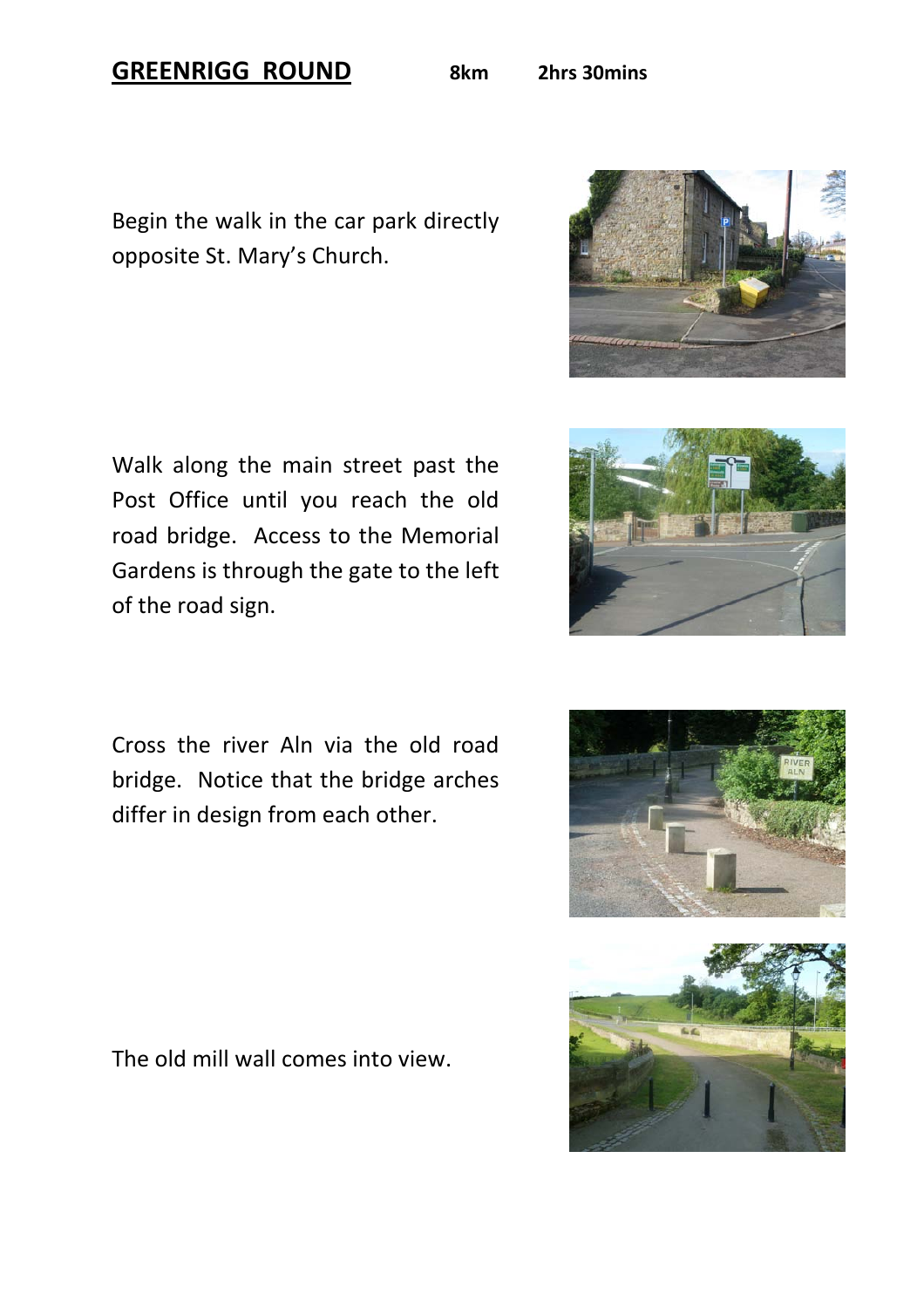Cross the main road to reach the kissing gate, finger post and map.

Take time to look at this map which shows clearly marked permissive footpaths including the old Alnmouth to Alnwick railway line.

Climb the hill and perhaps rest at the top, sitting on the bench to look back at Lesbury Village, before going down the other side of the hill.

Cross the small stream using the planks of wood and go straight ahead up the hill. Do not take the path to the right as this has collapsed into the river near the dam.







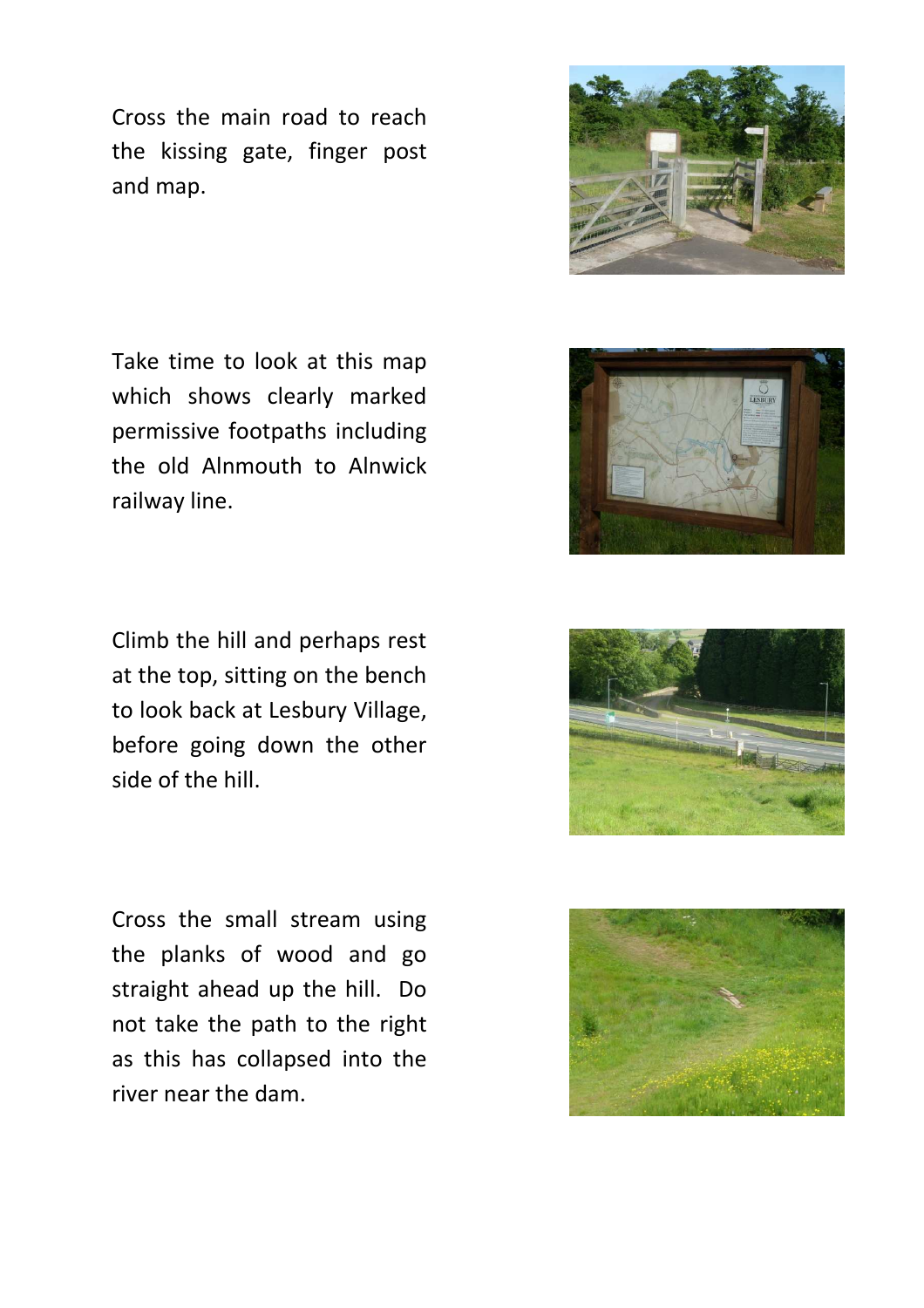At the top of the hill you will get your first view of the "18 arches" railway viaduct. To your left, you can see the Alnmouth Station signal box.

Continue along the clear path beside the river towards the viaduct which carries the main East Coast railway line.





Along the riverbank, there are several larch benches bought and installed by Lesbury Parish Council.

We hope that you will enjoy sitting on them.



After passing under the viaduct and following the large bend in the river, Bilton Mill Farm will come into view. This is a working farm so please take extra care as you follow the Right of Way near to it.

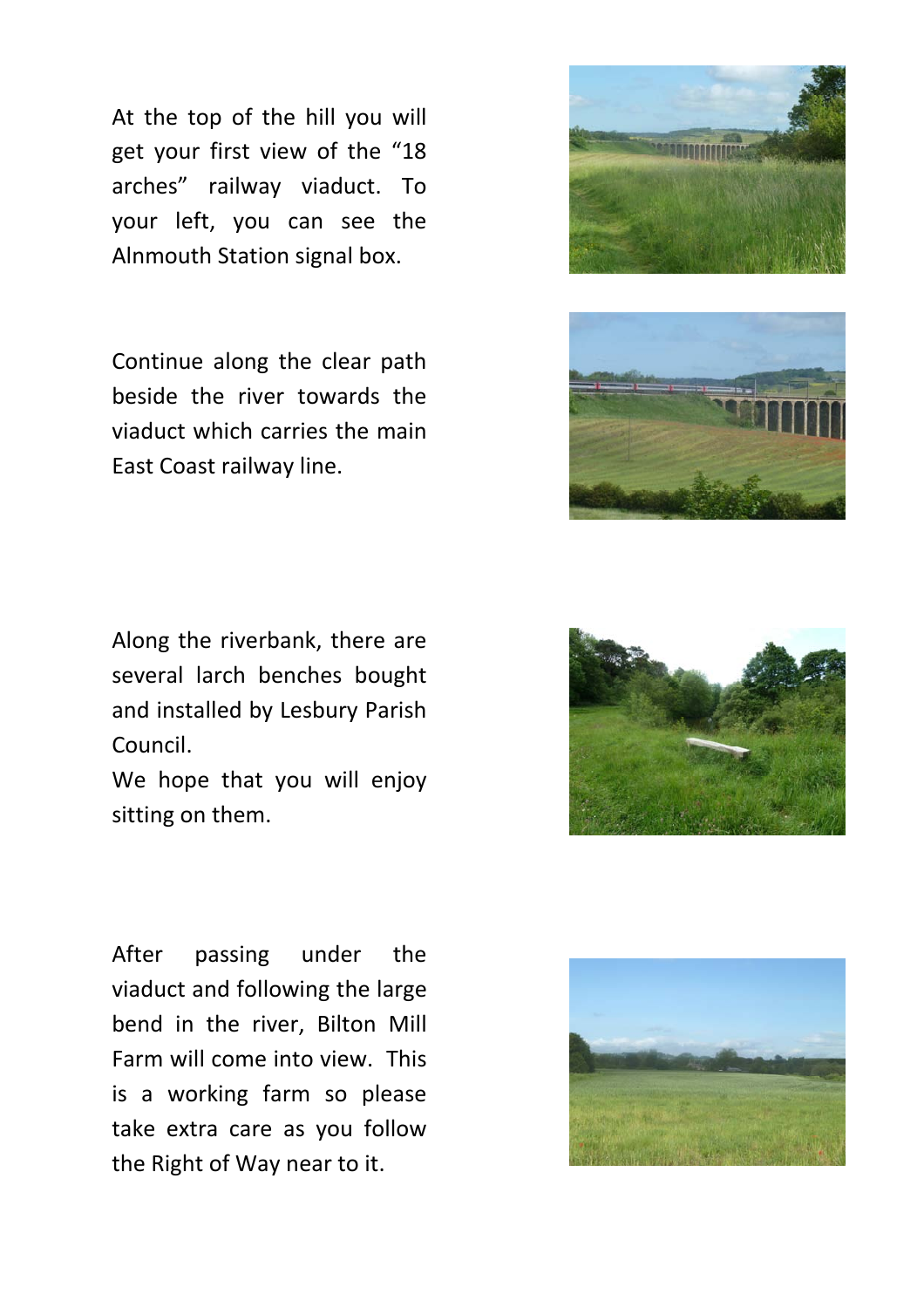Leave the farm by the farm access road with the river on your right. Old Hawkhill can be seen on the other side of the river.



Follow the road and eventually take a sharp left hand turn. The old ford crossing the river can be seen behind you. The river is now very deep at this place.



Walk up the steep incline until you reach the road bridge over the old Alnmouth to Alnwick railway line.



Pause and look back. The view is splendid with Old Hawkhill in the foreground.